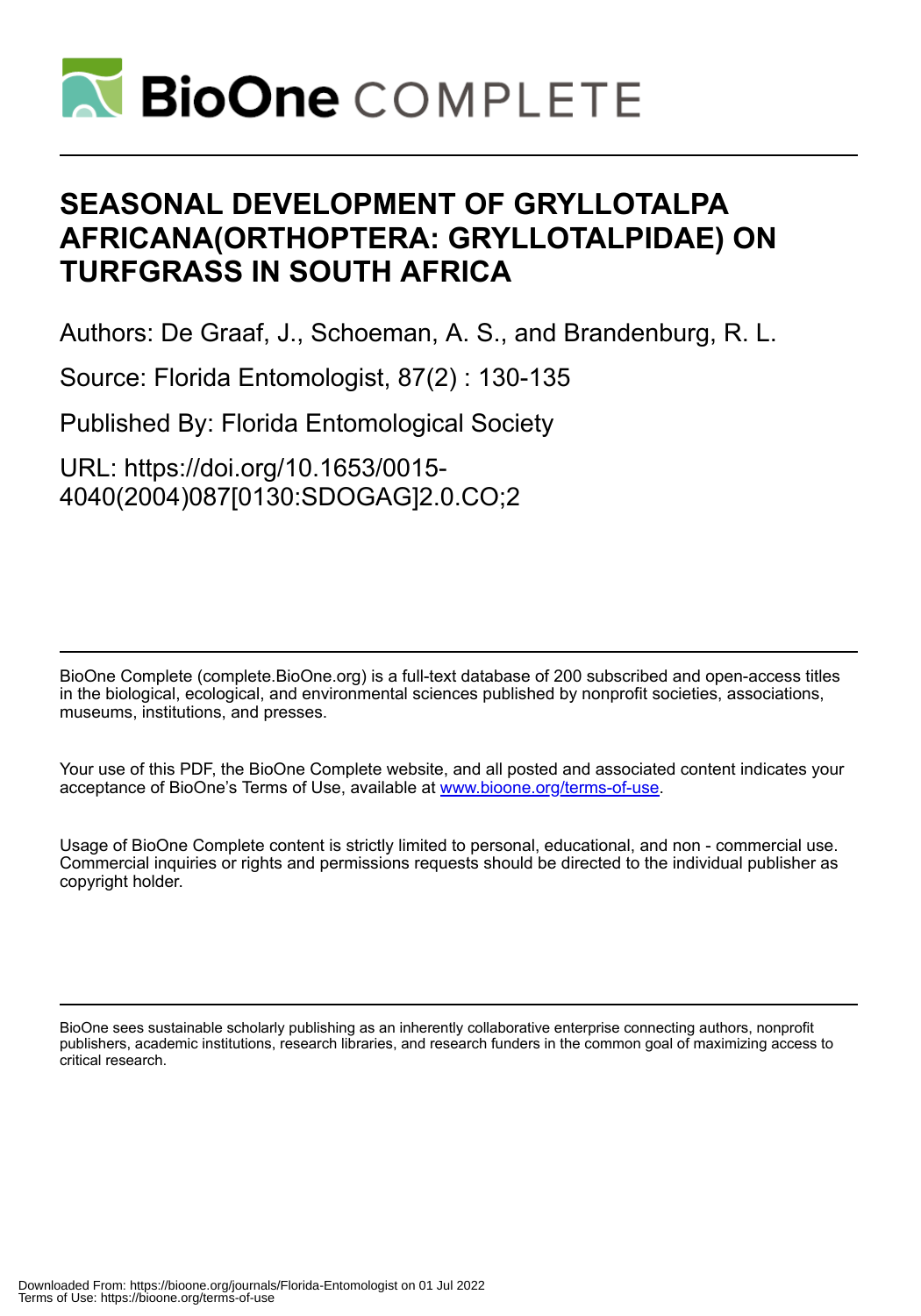# SEASONAL DEVELOPMENT OF *GRYLLOTALPA AFRICANA* (ORTHOPTERA: GRYLLOTALPIDAE) ON TURFGRASS IN SOUTH AFRICA

J. DE GRAAF<sup>1</sup>, A. S. SCHOEMAN<sup>1</sup> AND R. L. BRANDENBURG<sup>2</sup>

1 Department of Zoology and Entomology, University of Pretoria, Pretoria 0002, Republic of South Africa

2 North Carolina State University, Department of Entomology, Box 7613, Raleigh, NC 27695-7613

#### **ABSTRACT**

The population dynamics (in terms of seasonal development) of *Gryllotalpa africana* Palisot de Beauvois was documented for the first time in South Africa. An irritant drench (soapy water solution) was used to quantify life stage occurrence on turfgrass over a one-year period. Oviposition took place from early October (spring), with eggs incubating for approximately three weeks. Nymphs reached the adult stage from March (late summer) and most individuals overwintered in this stage. Adult numbers peaked in early September (early spring), declining through spring. *G. africana* was therefore univoltine in the study area. The adult population was female biased in spring. The smallest nymphs and adults (in relation to mean length) were collected in December (early summer), while the smallest nymphs (in relation to mean length) occurred in November (late spring).

Key Words: Univoltine, spring oviposition, life stage, turfgrass, mole cricket

#### **RESUMEN**

La dinámica de la población (en terminos del desarrollo estacional) de *Gryllotalpa africana* Palisot de Beauvois fué documentada por la primera vez en Africa del Sur. Una mojada irritante (una solución de aqua con jabón) fué utilizada para cuantificar la ocurrencia de los estadíos de vida en el césped durante un período de un año. La oviposición occurió desde el principio de octubre (la primavera), incubando los huevos por aproximadamente tres semanas. Las ninfas llegaron la étapa adulta desde marzo (al final del verano) y la mayoría de los individuos pasaron el invierno en este estadío. El número más alto de adultos se obtuvo en el principio de septembre (al principio de la primavera), y declinó atravéz de la primavera. Desde entonces, el *G. africana* fue univoltino en la área del estudio. Habian una inclinación viciada hacia las hembras en la primavera. Las ninfas y los adultos más pequeños (en relación al promedio de la longitud) fueron recolectados en diciembre (al principio de verano), mientras que las ninfas más pequeñas (en relación del promedio de la longitud) fueron recolectados en noviembre (al final de la primavera).

*Gryllotalpa africana* Palisot de Beauvois (African mole cricket) occurs only in Africa (Townsend 1983). The only account concerning the life cycle of this species is from Zimbabwe (Sithole 1986). Some notes on the species in South Africa were provided by Schoeman (1996) and Brandenburg et al. (2002).

Females lay 30-50 oval, white eggs in hardened chambers in the soil (Sithole 1986). Incubation period is temperature dependent, varying from 15- 40 days. Nymphs feed on earthworms and roots of plants and under favorable conditions, develop through six instars with wing bud development visible in later instars (Sithole 1986). The nymphal period lasts three to four months. One generation per year is known (Sithole 1986). According to Schoeman (1996), there are approximately 10 instars of *G. africana* in South Africa and research by Brandenburg et al. (2002) showed that burrows of the African mole cricket are typically Y-shaped and range from 100 mm to 230 mm in length. The life and seasonal cycle of *G. africana* has not been investigated in South Africa

and no reports on the seasonal development of *G. africana* on African turfgrass are available.

Life cycle, seasonal development and behavior documentations under the name *G. africana* include reports by the United States Department of Agriculture (1974) (U.S.A. potential introduction from Asia), Kim (1993, 1995) (Asia), Muralirangan (1979) (Asia), Tindale (1928) (Australia) and Goodyer (1985) (Australia). It is unknown if these studies refer to "true" *G. africana* from Africa.

Life cycle and seasonal development reports (including voltinism) for similar mole cricket species may vary significantly between geographical areas (Hudson 1987). In a specific area, different species and even different genera may show general life cycle similarity (including voltinism) (Frank et al. 1998). Therefore analysis of variations in life cycle, seasonality, and other factors for species occurring in climates similar to an area of interest may be more useful in estimating these parameters for a population than multiple studies of that species under a range of environmental conditions.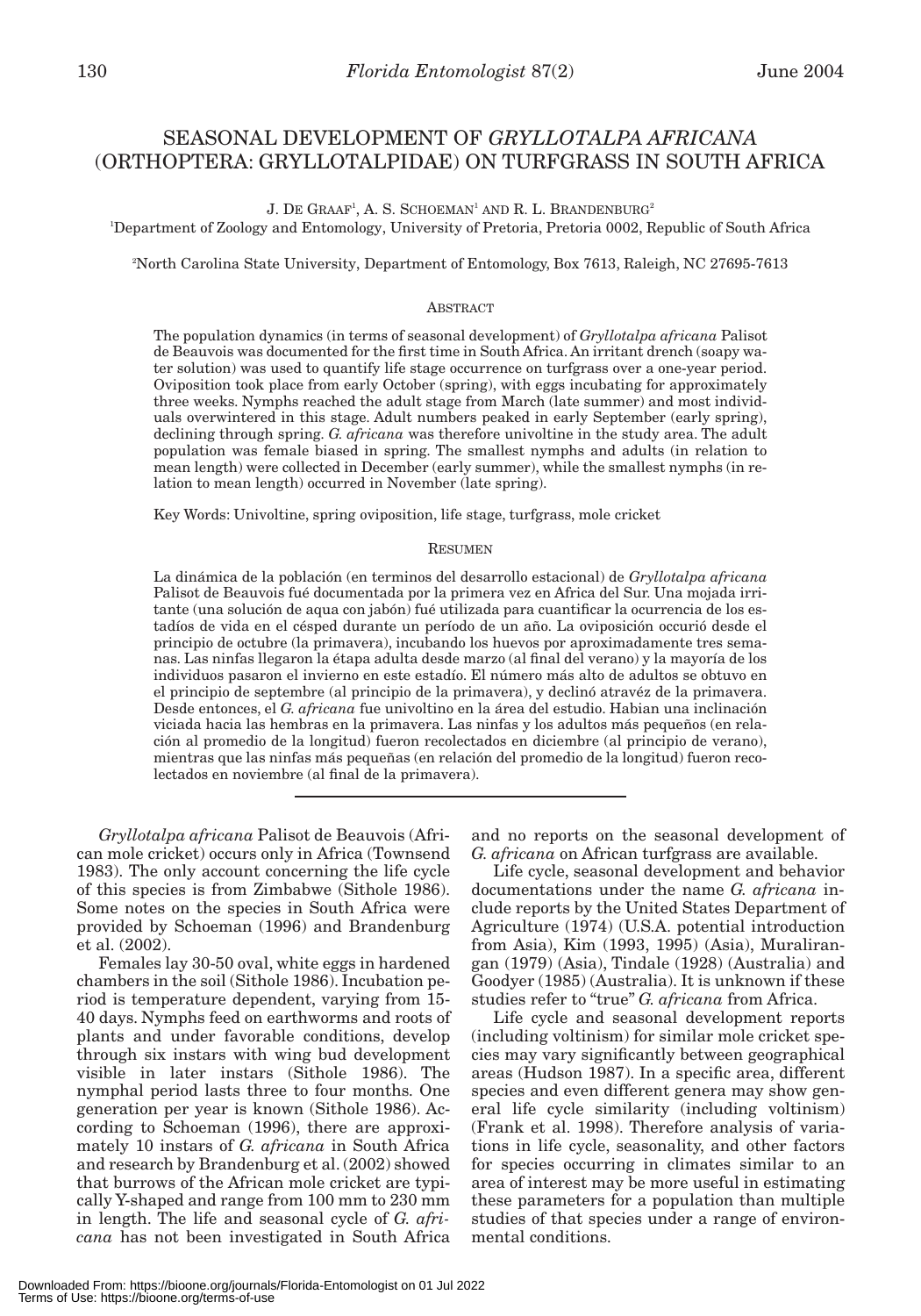# MATERIALS AND METHODS

Infested kikuyu grass (*Penisetum clandestinum* Hochst ex Chiou) areas at Pretoria Country Club (25°47'16"S; 28°15'28"E) were flushed with soapy water (50 ml Sunlight® (Lever Ponds Pty Ltd., Durban) dishwashing soap/5 liters  $\rm H_2O\!/m^2$ ); this is a simple, inexpensive but effective surveillance technique (Short & Koehler 1979). Flushes started at noon with varying numbers of samples per sampling date (number necessary to collect ca. 100 crickets) with equal sampling intensity (10 liters soapy water) at each site over an annual period (Oct 2001-Nov 2002). Sampling was conducted every two weeks. Flushed areas were chosen at random within each site with the exception that no area was sampled twice over the duration of the experiment. Emerging crickets were captured, counted and total length measured from the posterior of the abdomen (excluding cerci) to the distal end of the labrum. Pronotal and abdominal lengths were also measured and recorded. Adults were sexed and females dissected to determine egg and oocyte presence for each sampling date. Oocytes were deemed mature (eggs) when covered by an egg shell (vitelline membrane and chorion). The long axis of mature eggs was generally longer than 2.5 mm. All sampled areas were under similar irrigation programs and soap flushing efficiency was assumed to be homogenous for adults and nymphs between and within sites throughout the study period. Immigration and emigration (especially through flight) were also assumed to be at equilibrium and not to affect absolute cricket sizes and life stage percentages during the study.

Deviation from an equal sex ratio was investigated by the two-tailed binomial distribution [Sokal & Rohlf 1997; "Statistica" Version: 5 (Statsoft, Inc. 1995)]. The Bonferroni method was used to lower the type one error probability for each comparison, resulting in an overall significance level not exceeding 0.05 in the entire series of tests (Sokal & Rohlf 1997).

## **RESULTS**

The life cycle of *G. africana* for each ontogenic stage as a percentage of the total population over an annual period is graphically presented in Fig. 1. Percentages were calculated by using adult and nymphal counts for a specific sampling date. Eggs were not sampled in the field therefore an 'estimate' of egg percentage on that date was calculated as equal to the mean first instar population percentage three weeks (mean egg hatch time) after that date. The egg percentage over time therefore only refers to fertilized eggs and may be subject to considerable variation, as incubation period is temperature dependant (Frank et al. 1998; Potter 1998). Life stage percentages were subsequently determined from the ontogenic ratio

obtained. To obtain an annual presentation (from Nov 2001 to Oct 2002), data were therefore needed from Oct 2001 to Nov 2002. Fig. 1 shows 61% adults and 39% nymphs comprised the overwintering population (Jun-Aug). Patchy, relatively small samples (<40 individuals) were obtained during winter, which may contribute to the inconsistent results obtained during that period (Fig. 1). After overwintering, adult numbers (as a population percentage) peaked at 64% and diminished to 1% during Sep/Oct (spring) and Nov/Dec (spring/summer), respectively (Fig. 1). The egg population peaked at the end of Oct (spring) at 41.52%, further following the adult percentage inclination, but with some eggs laid until late Feb (Fig. 1). Oviposited eggs ranged from 2.5-3.5 mm in length. The graph of nymphal percentages showed an approximate direct inverse relationship with the adult-percentage-graph when no eggs were present (Fig. 1). High egg percentages were associated with the lowest nymphal percentages (Fig. 1). *G. africana* had a univoltine life cycle in the study area (Fig. 1). There is a lack of complete percentage overlap for each ontogenic stage at the beginning and end of the period (Fig. 1).

Mean monthly nymph and overall (adult and nymph) total length of *G. africana* for 12 months are shown in Fig. 2. First instars were  $5.95 \pm 0.218$ mm (mean  $\pm$  SD) long, with a midline pronotal length of  $1.52 \pm 0.054$  mm (data not shown). The mean monthly nymphal length varied from  $6.6 \pm$ 2.56 mm to  $25.8 \pm 3.70$  mm from Nov 2001 (first) and second instars present) to Oct 2002 (late instars present), respectively (Fig. 2). Nymphs overwintered from early Jun 2002 when they were 23.0  $\pm$  4.16 mm in length (data not shown), averaging  $22.1 \pm 3.9$  mm over the month (Fig. 2). The mean monthly overall (adult and nymph) length was at a minimum (10.3  $\pm$  6.51 mm) and maximum (31.1  $\pm$ 5.53 mm) in Dec 2001 and Oct 2002, respectively (Fig. 2). The mean monthly length of sampled nymphs and the total (nymphs and adults) population showed a relative decline during the winter (Fig. 2)). No females were sampled in Jan and Feb 2002, when one male in each month was flushed (resulting in no standard deviation values). Adult males and females were not distinctly segregated by mean length over monthly intervals, except for spring and early summer months, when females tended to be longer (data not shown). Males and females measured (mean  $\pm$  SD) 35.91  $\pm$  2.16 mm and  $36.11 \pm 2.40$  mm, respectively, in Sep 2002,  $31.75 \pm 1.75$ 2.38 mm and  $34.52 \pm 3.94$  mm, respectively, in Oct 2002, and in Dec 2001 30.83 ± 2.11 mm and 32.33 ± 1.84 mm, respectively. Males and females were at a maximum length of  $36.7 \pm 2.33$  mm and  $37.2 \pm$ 1.85 mm, respectively in Nov 2001 and at a minimum of  $30.8 \pm 1.61$  mm and  $30.2 \pm 1.27$  mm, respectively in July 2002. The mean adult length over one year was  $34.1 \pm 3.87$  mm, with a midline pronotal length of  $7.8 \pm 0.31$  mm (data not shown).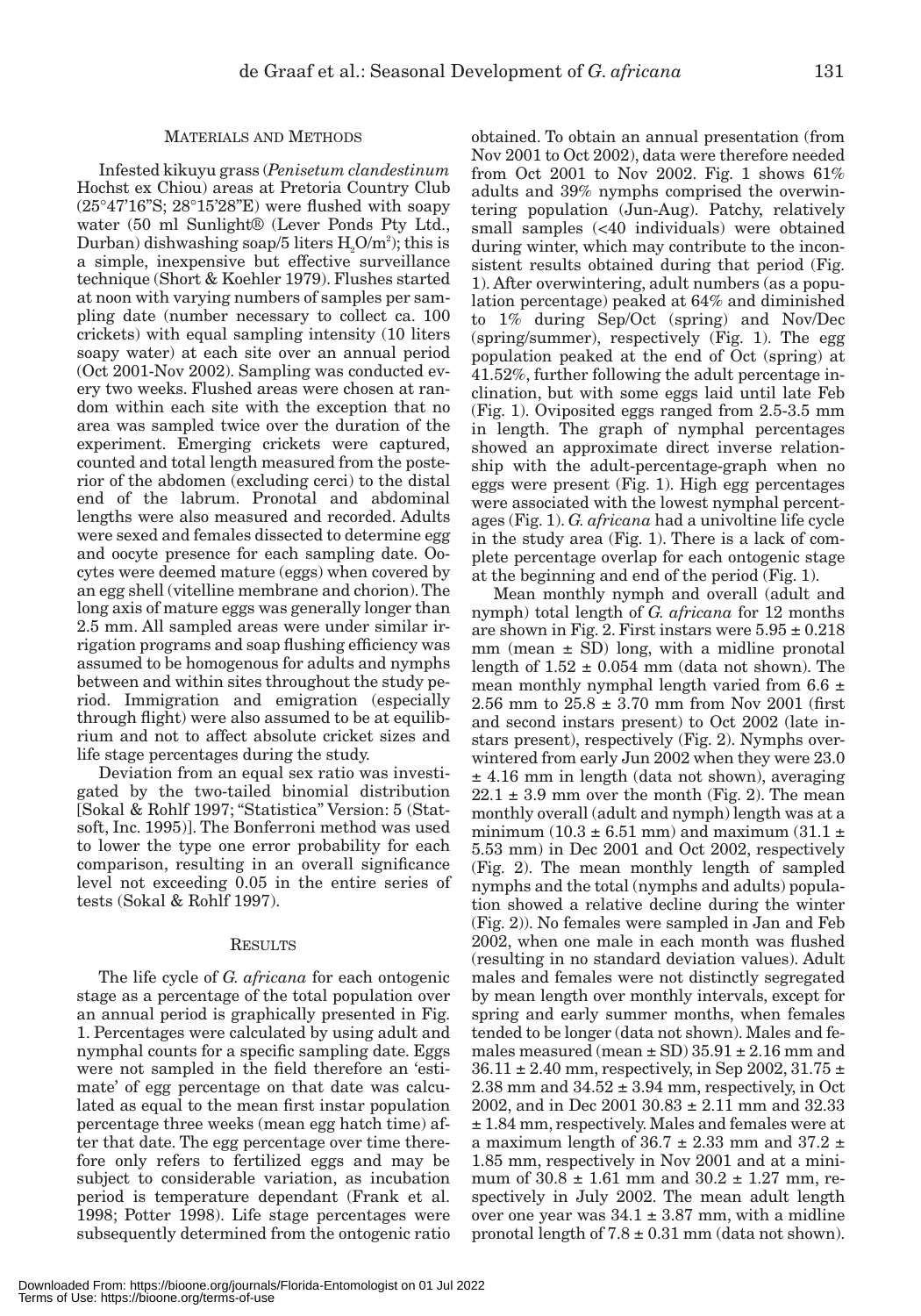

**Date** 

Fig. 1 The ontogenic stage population percentage of *Gryllotalpa africana* at Pretoria Country Club, Pretoria, South Africa from November 2001 to October 2002. Winter period.

Pronotal length was within the ranges reported by Townsend (1983). Development may be measured by other parameters than total length, but this study is also concerned with management, where a total length measurement is more practical and easily interpreted by turf managers. Management related sizes for other mole cricket species have also been reported in total length (Potter 1998; Brandenburg & Williams 1993).

Table 1 summarizes female reproductive activity and the sex ratio of *G. africana* per month over an annual period. Female oocytes started to develop in Apr and the percentage females with oocytes peaked in the winter months (Table 1). During Jul 2002,  $92.3 \pm 10.13\%$  of females contained oocytes, a figure which was  $20.0 \pm 42.16\%$ in Dec 2001. The mean percentage oocytes per female was highly variable in Dec 2001, but appeared to fit a declining pattern. Oocytes smaller

than one mm in length were found in females from Apr 2002 to Aug 2002 they increased to 1.5- 2.0 mm in Sept 2002 and 2.0-2.5 mm during Oct 2002, Nov 2001 and Dec 2001 (data not shown). Females containing eggs (2.5 mm to 3.5 mm long) were sampled regularly in Sep 2002, Oct 2002, Nov 2001 and Dec 2001, but peaked in Oct 2002 at  $43.0 \pm 0.00\%$  of the female population. The highest number of internal eggs per female was found in Sep 2002 (38.4  $\pm$  8.55), progressively declining to Dec 2001 (12.3  $\pm$  9.78). The significance level for each sample was calculated as  $P > 0.00217$  ( $P >$ 0.05/23 comparisons). Table 1 summarizes the mean  $(\pm SD)$  monthly percentage males of the adult population over 12 months. The adult field sex ratio was male biased one sampling date in May 2002 (date 1: 82.22% males, *P* > 0.00002, N = 45, date 2: 51.61% males, *P* > 0.89908, N = 62). Female bias (in the adult population) was found in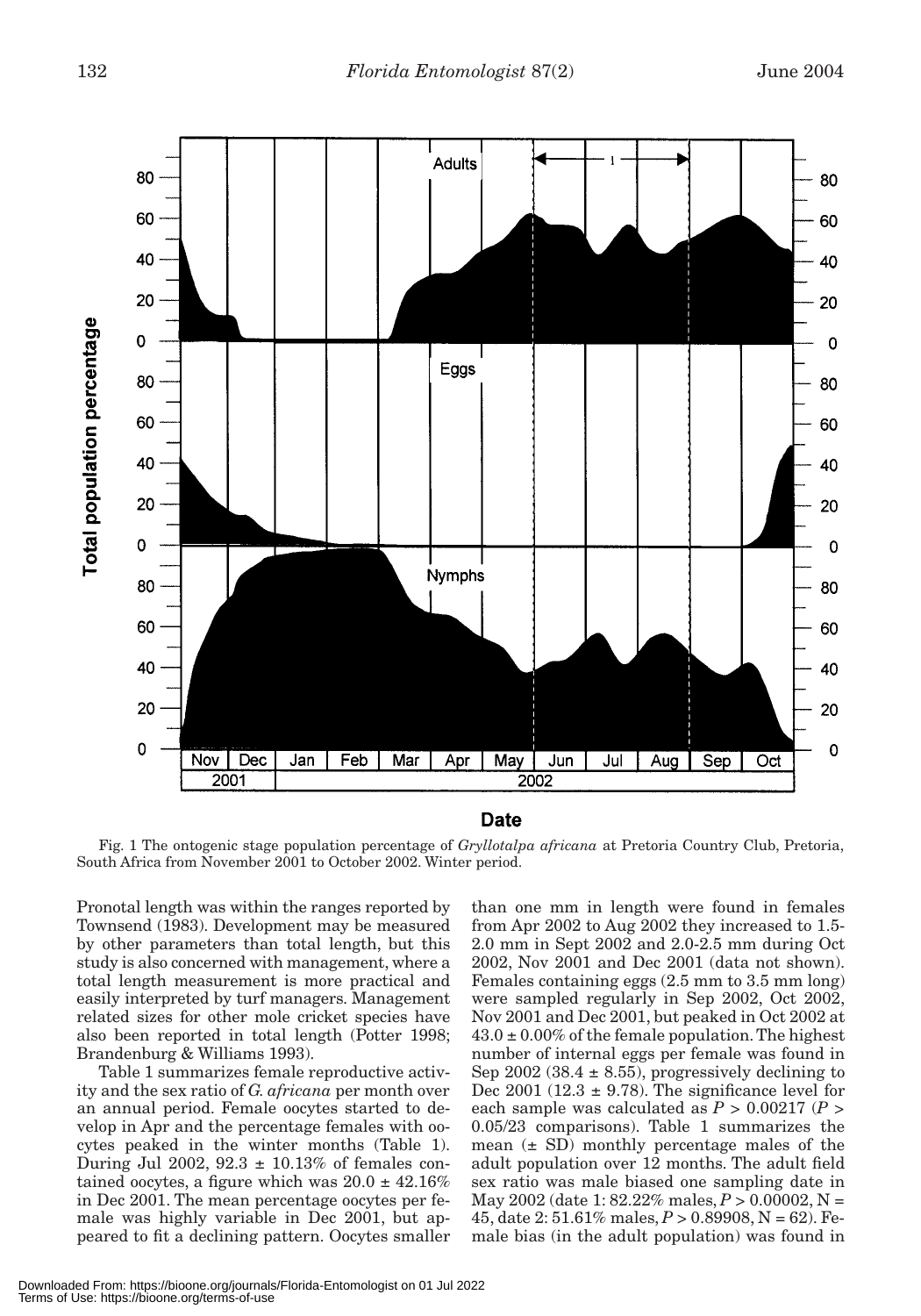

Fig. 2 The monthly mean total length  $(\pm SD)$  (from the posterior of the abdomen (excluding cerci) to the distal end of the labrum) of the nymph and total (adult + immature) population of *Gryllotalpa africana* at Pretoria Country Club, Pretoria, South Africa from November 2001 to October 2002. Total = black, nymphs = white.

both Aug 2002 samples (date 1: 12.12% males, *P* > 0.00001, N = 33, date 2: 24.53% males, *P* >  $0.00027$ , N = 53). The first Sep 2002 adult sample was also female biased (date 1: 25% males, *P* > 0.00023, N = 56, date 2: 30.65% males, *P* >  $0.00316$ ,  $N = 62$ ). The statistical results also indicated a female bias for the first Oct 2002 adult sample (date 1: 18.87% males, *P* > 0.00001, N = 53, date 2:  $27.5\%$  males,  $P > 0.00643$ , N = 40).

Field (Table 1) sex ratio data (as a male percentage, respectively) were normally distributed in the linear scale (Sokal & Rohlf 1997) for comparable months (Kolmogorov-Smirnov test, *P* > 0.05) ("Statistica" Version: 5 (Statsoft, Inc. 1995)).

### **DISCUSSION**

During the study period, vitellogenesis was observed from Sep and *G. africana* females laid fertilized eggs from Oct (mid spring). The highest number of fertilized eggs in the field was calculated as occurring during the end of Oct with some fertilized eggs laid until early Mar. Oviposition was in clutches (pers. obs.) but the subterranean nature of egg laying and clutches per female are unknown. The number of eggs per female and the adult population started declining from late Sep and reached a minimum in mid Dec (early summer). The monthly spring oviposition period was characterized by the longest females over an annual period that also comprised a significant proportion of the adult population. Female abdomen length appeared to increase with egg containment, as females were on average longer than males only at this time. However, female abdomen length did not appear to be linearly related to egg numbers. Absolute length may therefore not be the best measure to quantify adult size. Gender behavioral changes may also have influenced sampling results (lengths) over this period, but were assumed not to cause significant prejudice.

The data suggest mortality among males was high during late winter/early spring (causing a female bias). Migration through flight was not responsible for temporal gender bias in the field, as the monthly flight sex ratio was not significantly different to the monthly field sex ratio and also showed similar patterns. High male mortality after mating has been reported for other mole crickets (*Scapteriscus* spp.) with a univoltine life cycle (Brandenburg & Williams 1993; Buss et al. 2002), which suggests, if *G. africana* males show a similar tendency, that mating of *G. africana* occurred before spring in the present study. Mating may have occurred in autumn, which has been reported for univoltine *S. borellii* (Walker & Nation 1982), which also oviposit during spring (Frank et al. 1998). Further research (examining female spermathecae for sperm) will confirm mating period(s). The majority of adults were presumed dead (none recovered by soap flushing from the soil) by Dec (early summer), when the sex ratio approached 60:40. This suggests that high female mortality occurred after the oviposition period as reported for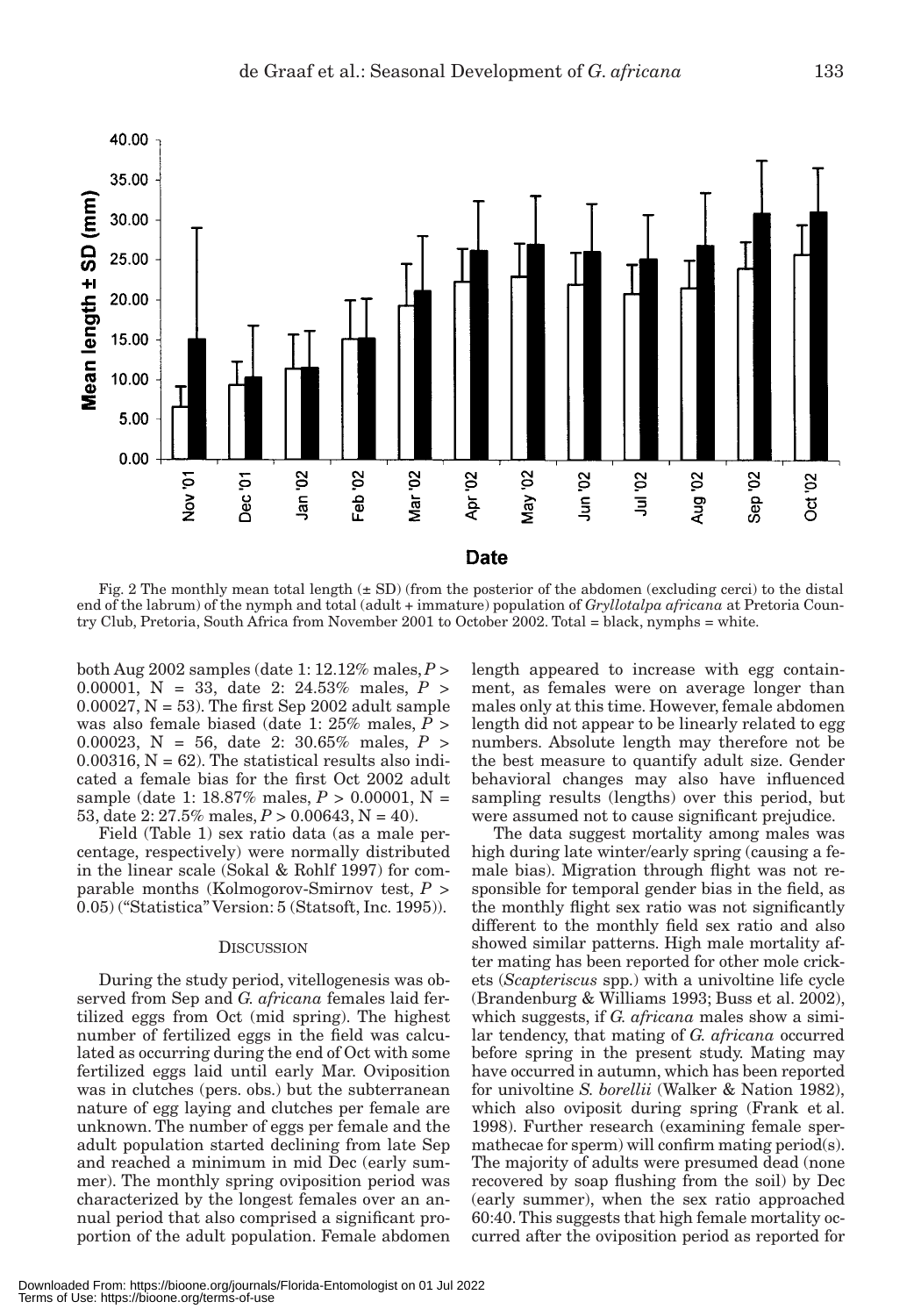TABLE 1. ADULT FEMALES CONTAINING IMMATURE AND MATURE OOCYTES (EGGS) (AS A FEMALE POPULATION PERCENT-

| AGE, RESPECTIVELY), EGGS PER ADULT FEMALE AND THE ADULT SEX RATIO (AS THE PERCENTAGE MALES OF<br>THE ADULT POPULATION) OF G. africana AT PRETORIA COUNTRY CLUB, PRETORIA, SOUTH AFRICA FROM NOV<br>2001 TO OCT 2002. (IMMATURE OOCYTES <2.5 MM AND MATURE OOCYTES (EGGS) >2.5 MM). |                                                           |                                                                                                      |                                                   |  |  |
|------------------------------------------------------------------------------------------------------------------------------------------------------------------------------------------------------------------------------------------------------------------------------------|-----------------------------------------------------------|------------------------------------------------------------------------------------------------------|---------------------------------------------------|--|--|
| Date                                                                                                                                                                                                                                                                               | Percentage females<br>containing oocytes<br>$mean \pm SD$ | Percentage females containing<br>eggs (mean $\pm$ SD) (number of<br>eggs per female) (mean $\pm$ SD) | Percentage males in<br>population (mean $\pm$ SD) |  |  |
| November 2001                                                                                                                                                                                                                                                                      | $51.9 \pm 16.94$                                          | $35.71 \pm 12.83 (23.4 \pm 8.20)$                                                                    | $36.1 \pm 1.78$                                   |  |  |
| December 2001                                                                                                                                                                                                                                                                      | $20.0 \pm 42.16$                                          | $40.0 \pm 21.09$ (12.3 $\pm$ 9.78)                                                                   | $40.0 \pm 16.24$                                  |  |  |
| January 2002                                                                                                                                                                                                                                                                       | No females                                                | No females                                                                                           | 100 <sup>4</sup>                                  |  |  |
| February 2002                                                                                                                                                                                                                                                                      | No females                                                | No females                                                                                           | 100 <sup>a</sup>                                  |  |  |
| March 2002                                                                                                                                                                                                                                                                         | $0.0^{\circ}$                                             | 0.0(0.0)                                                                                             | $65.5 \pm 11.92$                                  |  |  |
| April 2002                                                                                                                                                                                                                                                                         | $22.1 \pm 14.67$                                          | 0.0(0.0)                                                                                             | $53.0 \pm 5.08$                                   |  |  |
| May 2002                                                                                                                                                                                                                                                                           | $36.6 \pm 7.11$                                           | 0.0(0.0)                                                                                             | $64.5 \pm 15.18^*$                                |  |  |
| June 2002                                                                                                                                                                                                                                                                          | $91.8 \pm 7.06$                                           | 0.0(0.0)                                                                                             | $50.5 \pm 0.63$                                   |  |  |
| July 2002                                                                                                                                                                                                                                                                          | $92.3 \pm 10.13$                                          | 0.0(0.0)                                                                                             | $36.6 \pm 9.32$                                   |  |  |
| August 2002                                                                                                                                                                                                                                                                        | $80.0 \pm 17.58$                                          | 0.0(0.0)                                                                                             | $19.8 \pm 6.07*$                                  |  |  |

a Only one male and no females sampled (insufficient number for an inference).

\**P* < 0.001 in at least one sample (see results) (Two tailed binomial distribution, Bonferroni correction (*P* = 0.05/23 = 0.002)).

September 2002 62.7  $\pm 3.87$  32.7  $\pm 8.60$  (38.4  $\pm 8.55$ ) 28.0  $\pm 2.83^*$ October 2002 45.6  $\pm$  7.95 43.0  $\pm$  0.00 (31.3  $\pm$  9.15) 22.58  $\pm$  0.04\*

other mole crickets with a univoltine life cycle (Brandenburg & Williams 1993; Buss et al. 2002).

Eclosion (egg hatch) began in November, when distinctive first and second instars were abundant, and continued up to mid March. First instars were dorsally black with thin, white, horizontal, abdominal stripes, apterous and from personal observations, were the only active jumpers. Their total length was approximately 7 mm. Second instars were dorsally brown, apterous and up to 9 mm total length. All following instars were dorsally greyish-brown (adults and nymphs are light yellow on the ventral side) and resembled adults in appearance but were smaller and only developed wing buds in later instars. The relatively long oviposition period caused some instar overlap, as evident from standard deviation values for mean nymph absolute length. The overall (adult and nymph) mean absolute length was highly variable in November, but length was shorter with less variability in December, as a result of adult mortality over the two months. Nymphal development rate increased with relative warmer temperatures and the new generation adults appeared from late summer/early autumn. Adults have fully developed tegmina and hind wings and are capable of flight. The new generation adults consisted of more males during autumn, with a significant male inclination in May (although May samples were subject to relatively high variance). This suggests that males may eclose before females and then subsequently die earlier. The data indicate a minimum period of five months from oviposition to adult. The life cycle may, however, have been as long as eight or nine months if oviposition took place in late summer. The seasonal ontogenic stage occurrence was relatively similar in flush samples from across the Pretoria region (unpublished data).

Most nymphs completed their development by early June, when an over wintering phase was entered to the end of August, during which time individuals may have moved deeper down in the soil profile. During this period, small, patchy infestations (lowest density sampled during late July) were found in moist turf areas with relatively high soil temperatures (usually northern exposures). Sampling bias may have caused relatively high variability in life stage constitution during over wintering. Factors including behavioral changes, relative smaller samples prone to higher variability and/or destructive sampling may have contributed to the bias. Total length during winter samples showed a relative decline and also may have been due to sampling bias. Smaller (in relation to length) individuals sampled may have reflected a tendency of younger (and shorter) adults and nymphs to stay active as long as possible to attain a larger size (longer length) to increase their fitness during the following spring reproductive period. Larger males of *Scapteriscus* spp. produce louder calls and attract more females (Forrest 1980, 1983, 1991), while larger *Scapteriscus* spp. females produce three times more offspring and 1.5 times as many eggs per clutch than smaller females (Forrest 1986). The *G. africana* population became more adult biased during spring, when the development was completed. Adult length during spring was variable by month, but may support a contention by Forrest (1987), that as the spring reproductive period season progresses, a greater proportion of smaller individuals (of both genders) should mature because costs due to delaying reproduction increase.

There was annual variation (on a constant spatial scale) in the development of *G. africana*. Mean egg hatch in 2002 was 2 weeks later than in 2001. Soap flushes should, therefore, be con